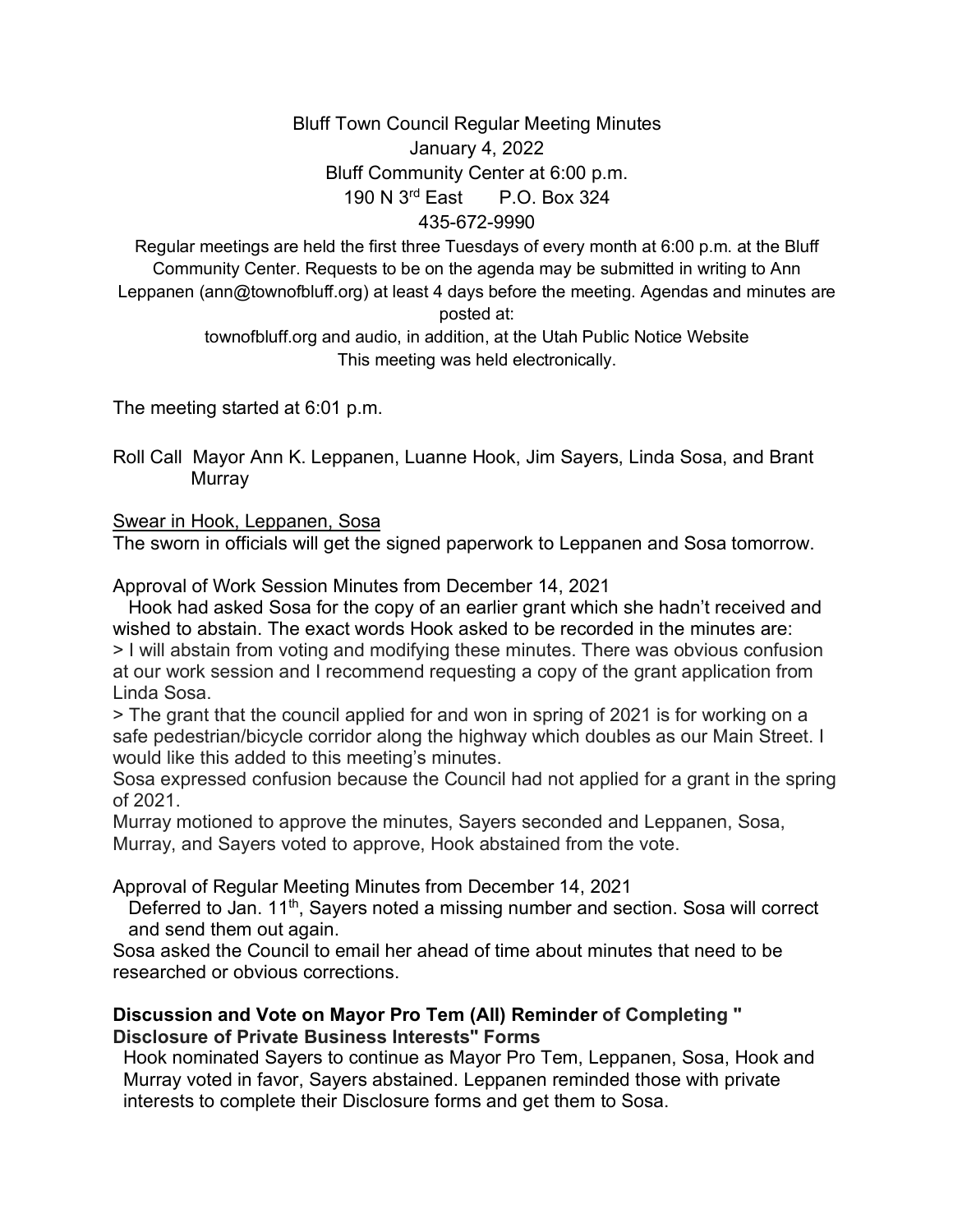### **Discussion and Vote Regarding Elimination of Use of "Chat" During Public Meetings and Hearings and Replacement with "Public Comment" at Beginning of Meeting (Leppanen)**

After discussion, Murray motioned to establish a public comment piece at the beginning of meetings limited to three minutes per person, Sosa seconded and Leppanen, Hook, Murray, Sosa, and Sayers voted in favor. Sayers will disable the chat box. Leppanen pointed out meetings are public record but chat messages disappear right away making it hard to record.

#### **Public Comment: Limited to 3 minutes per speaker**

Jim Hook thanked the Council for their hard work and encouraged the Council to be nice to others.

# **Presentation on "Tiny House" Community at the St. Christopher's Episcopal Mission (Vicar Joe Hubbard)**

Was not available.

#### **Unfinished Business**

**1. Review of Road Work and Bills from Galen Headley and LeGrand Johnson (Leppanen/Haviken); Discussion and Vote on Pay Back Amounts and Resolution on Loan from the Town of Bluff General Fund to the Class C Road Fund (All)**  Murray motioned to approve payment to Galen Headley of \$1,462.50 from the Roads Discretionary fund, Sayers seconded and Leppanen, Hook, Murray, Sosa, and Sayers voted in favor. Leppanen reminded that LeGrand Johnson had been paid the matching funds and the remaining \$32,777.65 was to be loaned to the Roads fund from the General Fund. The previous resolution was approved for up to \$40.000. Michael Haviken recommended paying the General Fund back in three equal payments in September of '22, '23 and '24. There was discussion about doing paying over two or

three years. Sayers motioned to pay over three years, \$10,925.88 each of the three years, Hook seconded and Leppanen, Hook, Sosa, and Sayers voted in favor, Murray opposed. Leppanen will change the resolution with the new numbers.

### **2. Update on American Rescue Plan Act and Community Development Block Grant Survey (Leppanen)**

Leppanen created a plan to make the CC ADA compliant and redo some space for the Food Pantry. A representative helped her fine tune the plan to meet the qualifications. If we receive grants from both ARPA and CDBG we could have \$120,000 for the total package. Because we are no longer unincorporated the Town must qualify to receive CDBG and CIB funds with community income levels. Jade Powell worked with Leppanen to find a representative community list that maintained anonymity and settled on the Rocky Mountain Power list of households that listed by address, no name. The instructions directed to delete commercial and industrial addresses and pick every ninth household. Leppanen had ten households and gotten surveys from eight, Sosa seven out of eight and other Council members had eight to survey. The survey from Powell consists of three simple questions, the person completing then puts the paper in an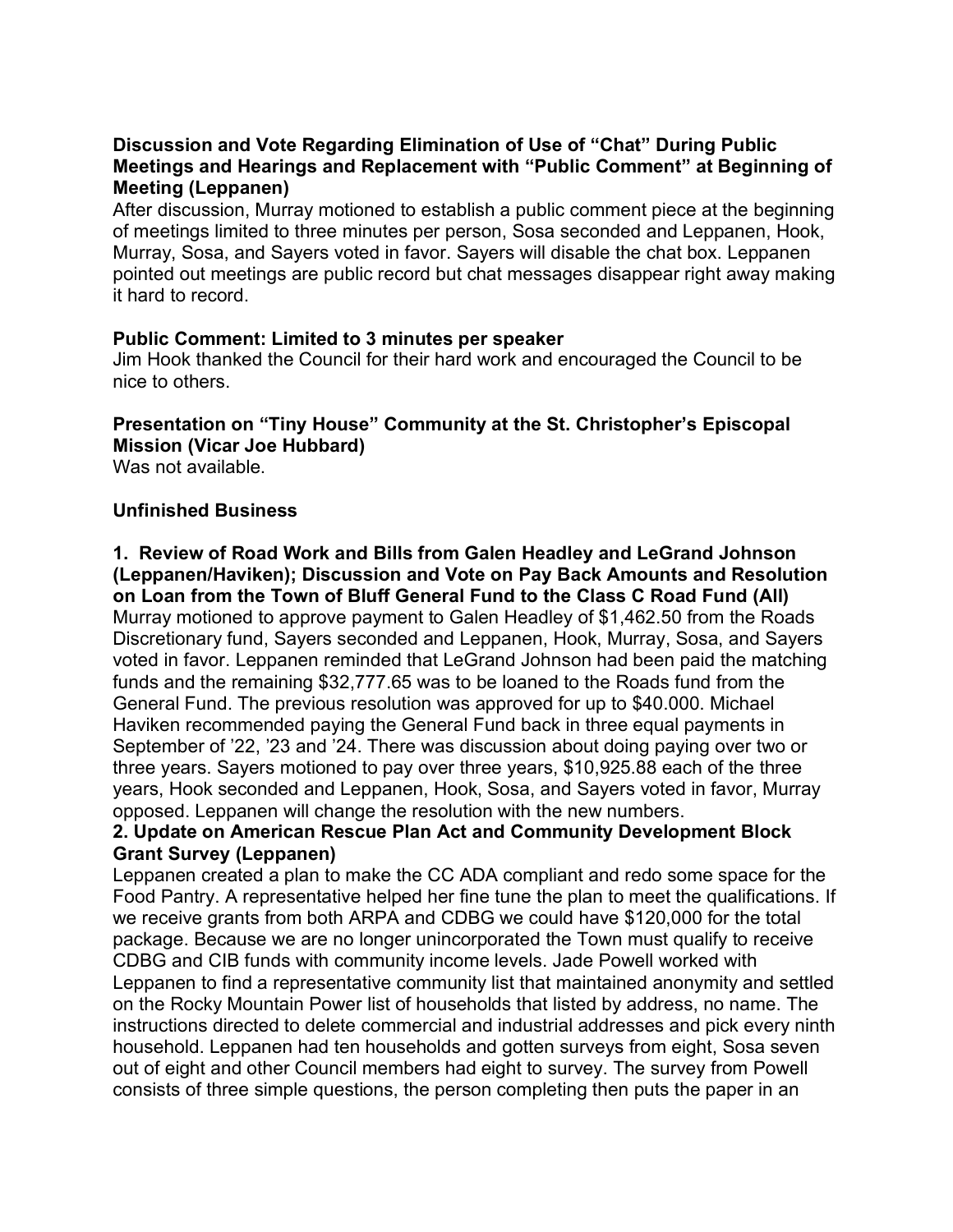envelope, seals it, and all are sent to Jade Powell in Price by the January 14<sup>th</sup> deadline. Forty-two households must be surveyed totaling 57 people or more. Sosa suggested Thursday as the mailing deadline. Murray offered to drive the unopened envelopes to Price if needed to meet the deadline.

### **3. Update on AmeriCorps Departure Open House and Dinner on December 18, 2021 (Sosa/Leppanen/Sayers) National NCCC Award (Leppenan)**

It was agreed the Open House and small dinner was enjoyable and a wonderful ending for the team. Shortly after they left Bluff the Council was notified the team won the top national award in this region. Reagan Wytsalucy and Joe Hubbard were noted as doing a wonderful job with the project and team.

### **4. Discussion and Update on Plan for Working with the Community on Compliance with the Lighting Ordinance; Discussion and Vote on Consideration of Deletion of Subsection in Lighting Ordinance that reads "An adversely affected property owner may bring an action to enforce this chapter to the same extent as the Town" (All)**

Sarah Burak and Adrienne Caesar have been in conversation with Kate Magargal, who teaches a Dark Skies class at the University of Utah. She is willing to have her class work with the community and Council starting with a zoom meeting January 25th from 6 to 7:30. The purpose would be to get to know each other and the Dark Sky needs and wants of a rural community. The second meeting would be February  $22<sup>nd</sup>$ , where the class presents the data they have analyzed. Superintendent Nielson is working with Leppanen to solve light pollution from the school. Leppanen talked with Chris McAnany about the problems surrounding the mentioned subsection. He recommended sending it to P&Z to research because it falls within zoning issues. They would research it and make recommendations to the Council. Leppanen suggested sending it to P&Z for fine tuning and hopefully add it to their February public hearing. Murray motioned that the subsection be sent to P&Z to revisit, Sayers seconded and Leppanen, Sayers, Hook, Murray and Sosa voted in favor. Citizens with concerns can sent them to Leppanen.

### **5. Discussion and Vote on Ordinance to Adopt Municode (n/k/a CivicPlus) for Codification of Ordinances and Frequency of Publication (Leppanen)**

Leppanen has talked with McAnany and hopes to have the ordinance written so this can move forward.

# **6. Update Status of NetForce (Leppanen)**

Leppanen noted we have received the bill for replacement of the camera at the CC but still have not received training on the system or YouTube channel. Sayers will contact **NetForce** 

### **7. Update on Community Cultural Center and Policies and Procedures (Murray/Sayers)**

Sayers and Murray met today with Dave Conine, who is retiring next month, and new member Norman Lyman. Heather Atene was not present. Sayers said insurance should update soon and the playground is a liability. Leppanen said some community members are interested in the equipment and the value of it needs to be assessed. James Van Reenen needs to receive employment paperwork. He has supplied a professional vacuum catalogue to Sayers for the floors. Sayers has started contacting others about a USDA grant for a fire suppression system. Murray announced the meet and greet is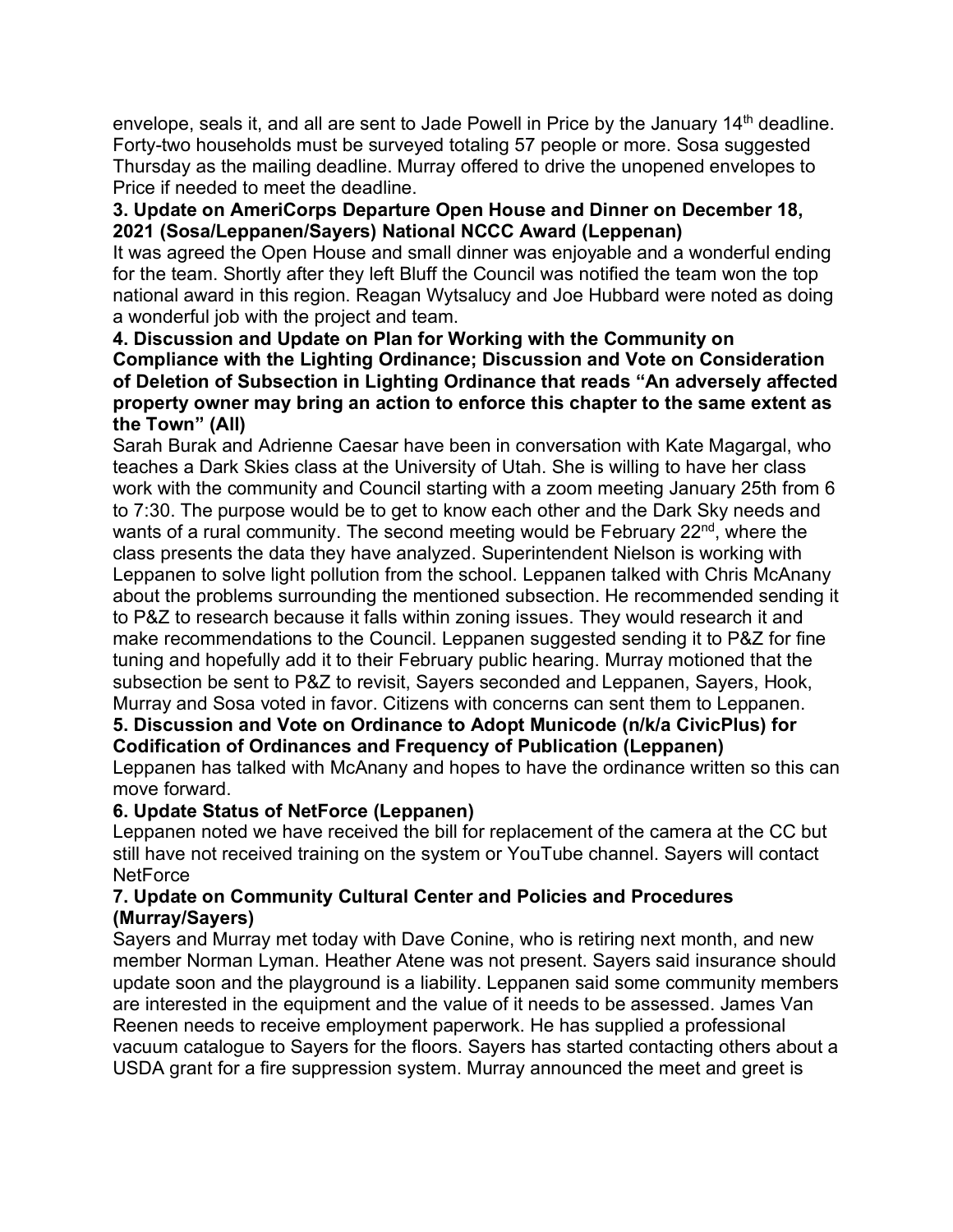being planned for January 18<sup>th</sup> at lunchtime where the Board and Council can meet for the first time. It is a social gathering, not a business meeting.

## **New Business**

#### **8. Report on Status of Lowry & Associates, Inc. Audit of the Town's Workers' Compensation Policy No. 20010 and the Bluff Service Area's Workers' Compensation Policy No. 13550 (Leppanen/Sosa)**

Leppanen and Sosa completed this annual report that includes data, hours and payroll of our employees, contract workers, and volunteers.

### **9. Discussion of Finding of Effect for Shay Mesa Fuels Hand-Thinning Project by the Bureau of Land Management (All)**

The Council agreed this is well thought out but out of our area.

# **10. Discussion and Vote on an "Ordinance Enacting a Variance Process with Respect to Town Land Use Codes" (All)**

Murray motioned to approve as presented, Sayers seconded Leppanen, Sayers, Hook, Murray and Sosa voted in favor. McAnany will work with those creating a form.

## **11. Discussion of Recommendation by Larson & Company for an Outside Accountant (Leppanen)**

Jon Haderlie recommended an accountant for setting up a PTIF, Capital Projects, depreciation, etc. Murray motioned to give Leppanen authority to contact him, Sayers seconded and Leppanen, Sayers, Hook, Murray and Sosa voted in favor.

# **12. Local Emergency Planning Committee for San Juan County and**

**Consideration of Presentation on Phone Apps for Emergencies (Leppanen)** Leppanen explained the emergency planning committee, which she is part of. At the last meeting a phone app was presented that allows emergency overrides of the public system. If the phone system was down or had too many callers, the mayor or fire chief could use it to communicate with authorities. The Council agreed it was a good idea.

### **13. Financial Report and Summaries of Tourist Tax Meeting and Economic Development Meeting in December, 2021 (Sosa)**

Sosa sent the December financial report, which covers half of the year. She has completed sending 2022 business licenses and almost with finished short-term rental permits. Sosa explained these checks would have been presented last month but the last meeting was cancelled because of the holiday.

P&Z Stipends - \$150.00 Carol Shook - \$184.70 Patricia Bellson - \$51.26 Bess Bennett - \$55.50 clean kitchen Helgerson - \$50.00 Rocky Mtn. Power – \$354.91 River Canyon - \$70.99 Bankcard - \$372.01 XMission - \$15.00 Google Suites - \$51.24 Staples – \$98.59 Amazon - \$45.61 ink